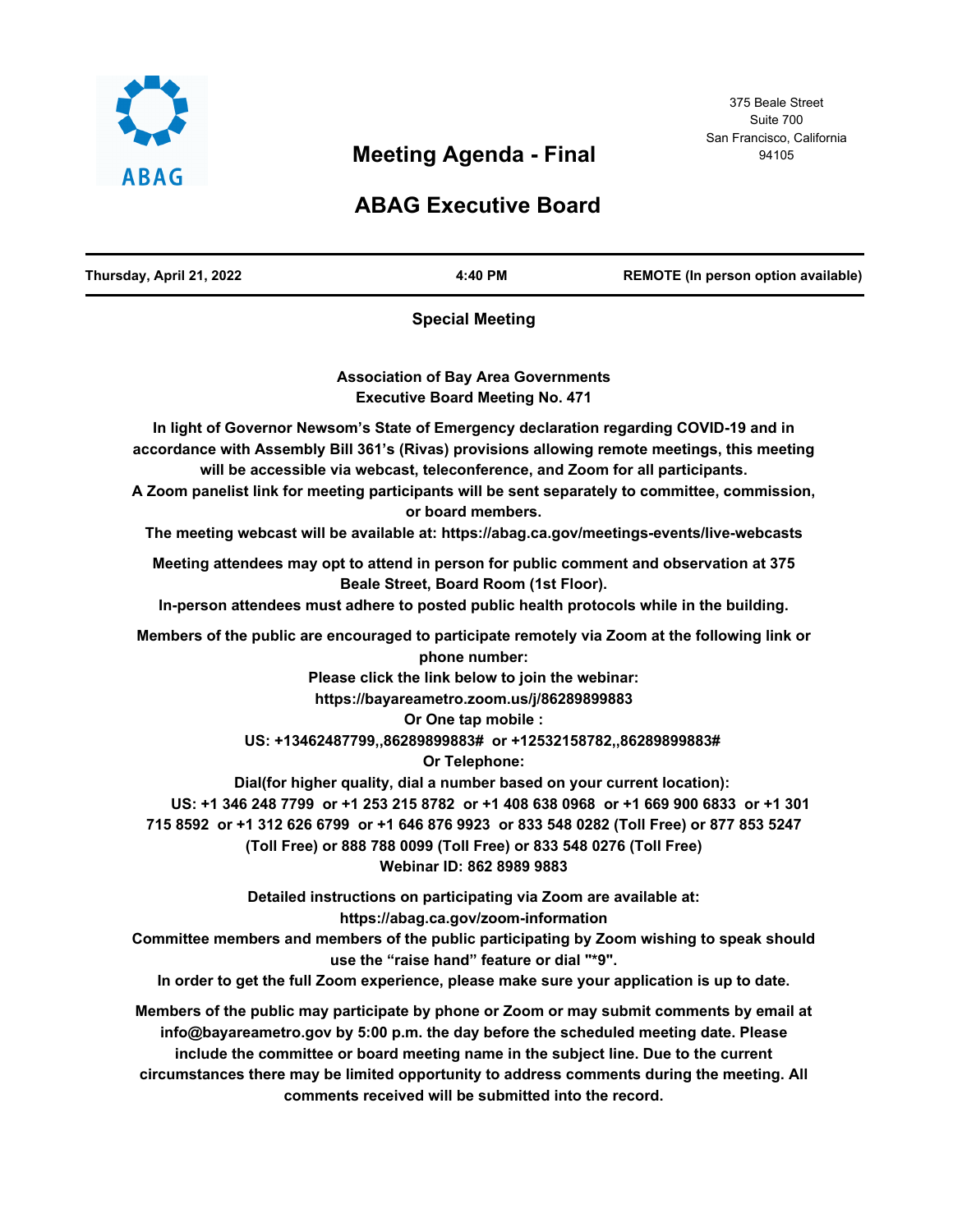**The ABAG Executive Board may act on any item on the agenda. The meeting is scheduled to begin at 4:40 p.m., or after the preceding ACFA meeting. Agenda, roster and webcast available at https://abag.ca.gov For information, contact Clerk of the Board at (415) 820-7913.**

#### **Roster**

**Susan Adams, Candace Andersen, Jesse Arreguin, Nikki Fortunato Bas, London Breed, Tom Butt, David Canepa, Pat Eklund, Susan Ellenberg, Maya Esparza, Carroll Fife, Neysa Fligor, Leon Garcia, Liz Gibbons, Giselle Hale, Barbara Halliday, David Haubert, Rich Hillis, Dave Hudson, Otto Lee, Matthew Mahan, Rafael Mandelman, Gordon Mar, Nathan Miley, Karen Mitchoff, Stephanie Moulton-Peters, Raul Peralez, David Rabbitt, Belia Ramos, Carlos Romero, James Spering, Loren Taylor, Steve Young**

#### **1. Call to Order / Roll Call / Confirm Quorum**

*Quorum is a majority of ABAG Executive Board members present.*

#### **2. Public Comment**

*Information*

#### **3. Executive Board Announcements**

*Information*

#### **4. President's Report**

**4.a.** [22-0576](http://mtc.legistar.com/gateway.aspx?m=l&id=/matter.aspx?key=23835) ABAG President's Report for April 21, 2022

*Action:* Information

*Presenter:* Jesse Arreguin

#### **5. Executive Director's Report**

**5.a.** [22-0577](http://mtc.legistar.com/gateway.aspx?m=l&id=/matter.aspx?key=23836) Executive Director's Report for April 21, 2022 *Action:* Information *Presenter:* Therese W. McMillan *Attachments:* [ED Report- ABAG April 2022.pdf](http://mtc.legistar.com/gateway.aspx?M=F&ID=5b9133c5-4357-4e0f-a554-d731ae2decac.pdf)

#### **6. Consent Calendar**

| 6.a. | 22-0578             | Approval of ABAG Executive Board Minutes of March 11, 2022 and March<br>17, 2022 |
|------|---------------------|----------------------------------------------------------------------------------|
|      | <b>Action:</b>      | Approval                                                                         |
|      | <b>Presenter:</b>   | Clerk of the Board                                                               |
|      | <b>Attachments:</b> | 06a 1 EB Minutes 20220311 468 Draft.pdf                                          |
|      |                     | 06a 2 EB Minutes 20220317 469 Draft.pdf                                          |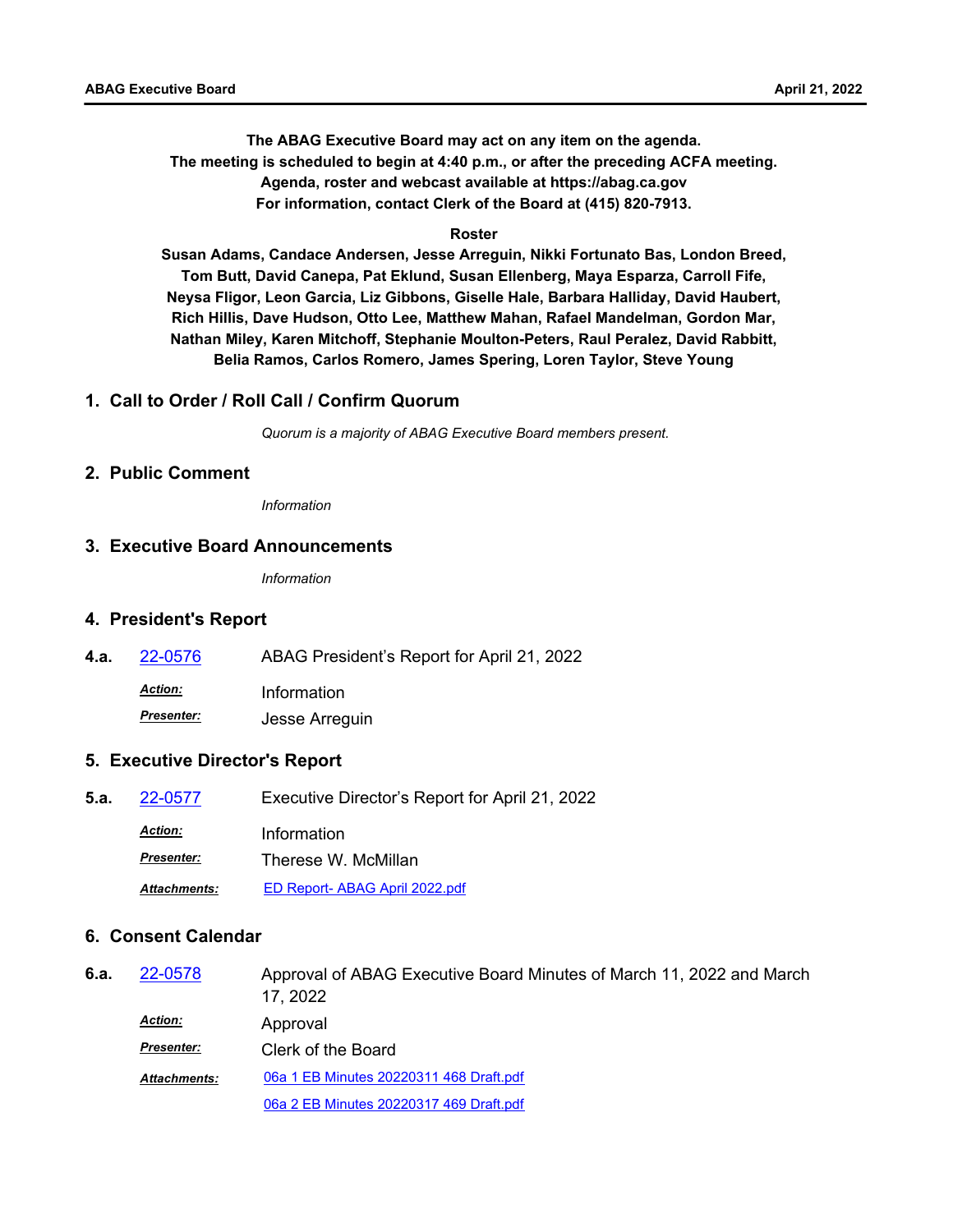| 6.b. | 22-0591             | Adoption of Resolution No. 07-2022 Regarding Remote Meetings<br>Pursuant to Assembly Bill 361                                                                                                                                                                                                                                                   |
|------|---------------------|-------------------------------------------------------------------------------------------------------------------------------------------------------------------------------------------------------------------------------------------------------------------------------------------------------------------------------------------------|
|      | Action:             | Approval                                                                                                                                                                                                                                                                                                                                        |
|      | <b>Presenter:</b>   | Kathleen Kane                                                                                                                                                                                                                                                                                                                                   |
|      | <b>Attachments:</b> | 06b 1 Summary Sheet Findings Pursuant to AB 361 v1.pdf                                                                                                                                                                                                                                                                                          |
|      |                     | 06b 2 ABAG Resolution No 07 2022 Findings Pursuant to AB 361 to Continue V                                                                                                                                                                                                                                                                      |
| 6.c. | 22-0673             | Authorization to approve three Contract Agreements with the State Coastal<br>Conservancy for Bay Area Integrated Regional Water Management<br>Projects under an existing Proposition 84 Integrated Regional Water<br>Management Grant between ABAG and the State Department of Water<br>Resources for a total contracted amount of \$11,624,726 |
|      | <b>Action:</b>      | Approval                                                                                                                                                                                                                                                                                                                                        |
|      | Presenter:          | <b>Caitlin Sweeney</b>                                                                                                                                                                                                                                                                                                                          |
|      | <b>Attachments:</b> | 06c 1 Summary Sheet R4 Extention 03252022 v4.pdf                                                                                                                                                                                                                                                                                                |
|      |                     | 06c 2 Attachment A R4 GrantApplication ExecBd Approval 07162015.pdf                                                                                                                                                                                                                                                                             |
|      |                     | 06c 3 Attachment B EB Summary Approval R4 Extension v2.pdf                                                                                                                                                                                                                                                                                      |
| 6.d. | 22-0770             | Ratification of Appointments to Committees                                                                                                                                                                                                                                                                                                      |
|      | <b>Action:</b>      | Approval                                                                                                                                                                                                                                                                                                                                        |
|      | <b>Presenter:</b>   | Jesse Arreguin                                                                                                                                                                                                                                                                                                                                  |
|      | <b>Attachments:</b> | 06d 1 Summary Sheet Committee Appointment v1.pdf                                                                                                                                                                                                                                                                                                |

### **7. ABAG Finance Committee**

| 7.a. | 22-0579             | Approval of Resolution 08-2022 authorizing the Proposed Fiscal Year (FY)<br>2022-23 Association of Bay Area Governments (ABAG) Operating Budget<br>and Work Program and refer to the ABAG General Assembly for final<br>review and approval at its annual meeting. |
|------|---------------------|--------------------------------------------------------------------------------------------------------------------------------------------------------------------------------------------------------------------------------------------------------------------|
|      | <b>Action:</b>      | Approval                                                                                                                                                                                                                                                           |
|      | <b>Presenter:</b>   | Karen Mitchoff                                                                                                                                                                                                                                                     |
|      | <b>Attachments:</b> | 07a 1 Summary Sheet Budget Work Program 2022-23 v1.pdf                                                                                                                                                                                                             |
|      |                     | 07a 2 Attachment Summary Sheet Finance Committee Budget Work Program 2                                                                                                                                                                                             |

### **8. Joint MTC ABAG Legislation Committee**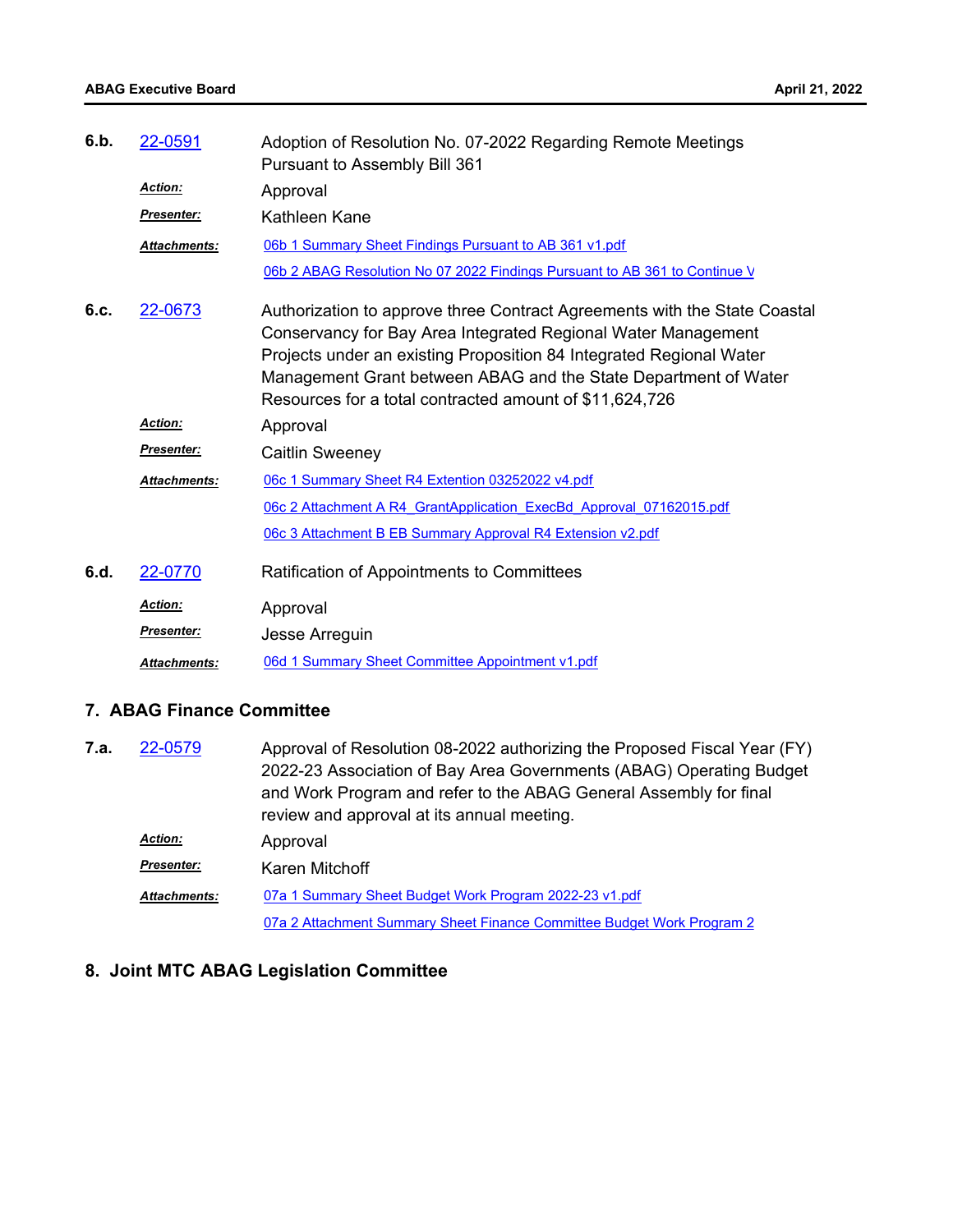| 8.a. | 22-0671             | Assembly Bill 1640 (Ward): Regional Climate Networks and Regional<br><b>Climate Adaptation and Resilience Action Plans</b>                                                                                                                  |
|------|---------------------|---------------------------------------------------------------------------------------------------------------------------------------------------------------------------------------------------------------------------------------------|
|      |                     | Requires the Office of Planning and Research to adopt guidelines related<br>to establishment of regional climate networks, defines the entities eligible<br>to form such networks and the activities in which they may engage.              |
|      | <b>Action:</b>      | Support if Amended / ABAG Executive Board                                                                                                                                                                                                   |
|      | Presenter:          | Rebecca Long                                                                                                                                                                                                                                |
|      | <b>Attachments:</b> | 08a 1 Summary Sheet AB 1640 Ward Regional Climate.pdf                                                                                                                                                                                       |
|      |                     | 08a 2 Joint Legislation 3c AB 1640 Ward.pdf                                                                                                                                                                                                 |
| 8.b. | 22-0672             | Assembly Bill 2094 (R. Rivas): Extremely Low-Income Housing Reporting                                                                                                                                                                       |
|      |                     | Requires local jurisdictions to report their progress towards building<br>Extremely Low-Income (ELI) units to the California Department of Housing<br>and Community Development (HCD), as part of the existing annual<br>reporting process. |
|      | <b>Action:</b>      | Support / ABAG Executive Board                                                                                                                                                                                                              |
|      | Presenter:          | Georgia Gann Dohrmann                                                                                                                                                                                                                       |
|      | <b>Attachments:</b> | 08b 1 Summary Sheet AB 2094 R Rivas Extremely Low Income Housing Repor                                                                                                                                                                      |
|      |                     | 08b 2 Joint Legislation 3b AB 2094 R. Rivas.pdf                                                                                                                                                                                             |

### **8. Adjournment / Next Meeting**

*The next regular meeting of the ABAG Executive Board is on May 19, 2022.*